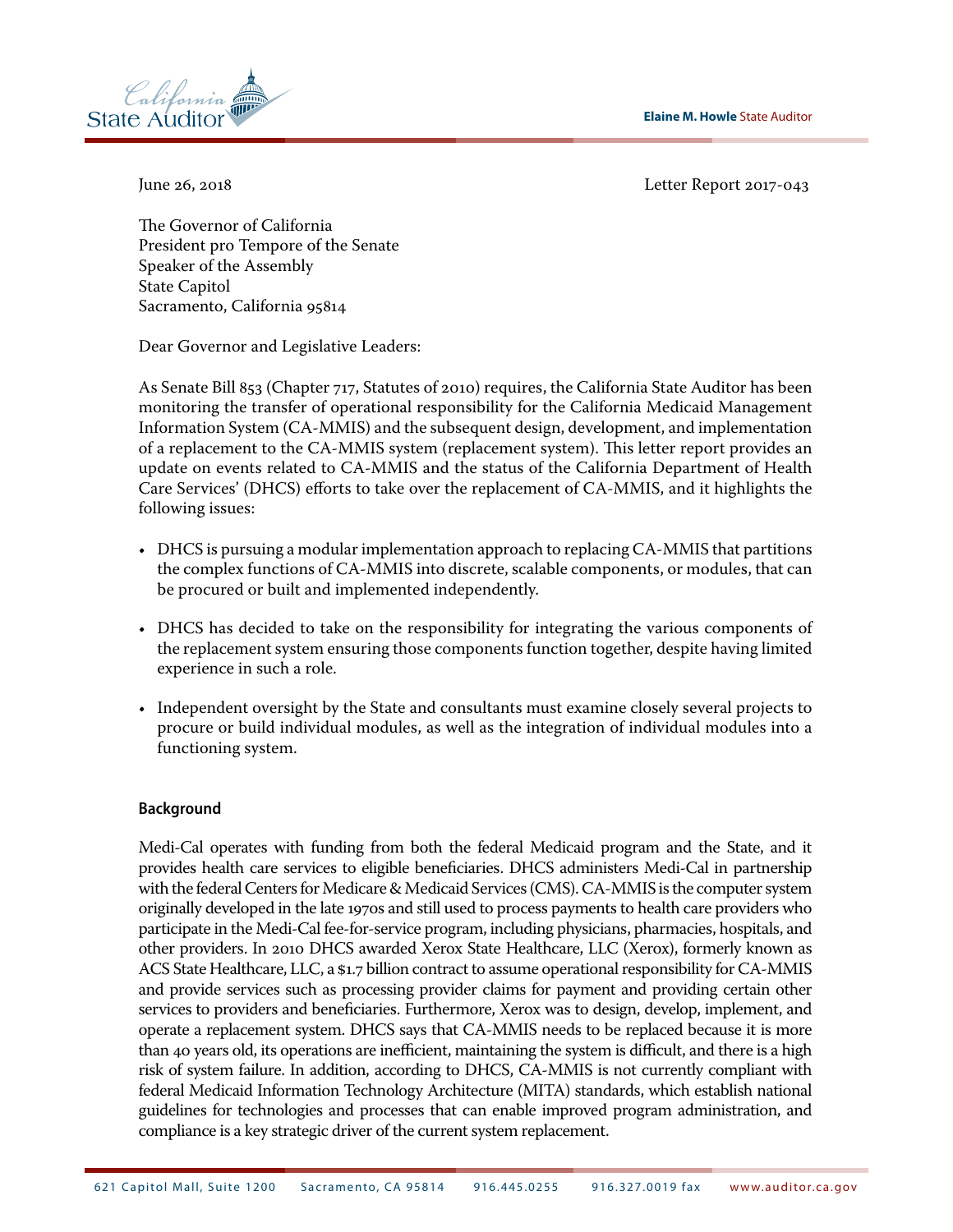Although it successfully assumed operational responsibility for CA-MMIS in September 2011, Xerox announced in October 2015 that it would not fully complete the CA-MMIS system replacement project. In April 2016, DHCS and Xerox management signed an approximate \$123 million settlement agreement that formally terminated the contractual relationship for the system replacement project. The settlement terms included Xerox's agreement to pay DHCS \$103.3 million in cash and provide \$15 million in hardware and software products. Xerox also gave to DHCS ownership of Release 1 (system sign-on functionality) and Release 2 (certain eligibility determination functionality) deliverables from the system replacement project, and it agreed to waive \$5 million in claims against DHCS for work performed. According to DHCS, the settlement included all federal and state costs related to the procurement and the full \$9 million it previously paid to Xerox for project work. DHCS reported that Xerox made the final payment on December 29, 2016, and that the closeout of activities and transition of assets for the system replacement project were completed in April 2017. Xerox, now known as Conduent State Healthcare, LLC (Conduent), remains the fiscal intermediary—the contractor that operates CA-MMIS and processes claims for payment—and is scheduled to serve in that role until September 30, 2019.

# **DHCS Faces Challenges After Taking Over Responsibility for Replacing CA-MMIS**

After terminating the system replacement project, DHCS has made some significant changes to its operations and organization. First, DHCS is working to ensure stable operations of the CA-MMIS system while it pursues a replacement. To accomplish this, DHCS is working to replace Conduent as the fiscal intermediary by contracting separately for its CA-MMIS maintenance and operations services and for business operations services, such as a call center, provider services, and claims processing. These two procurements are scheduled to be completed later in 2018, and their timing is critical because Conduent is expected to turn over operations of CA-MMIS to DHCS on September 30, 2019.

Consistent with CMS requirements, DHCS is pursuing a modular approach to replacing the CA-MMIS system components over time rather than replacing the entire system at once. This approach partitions the complex functions of CA-MMIS into discrete, scalable components, or modules, that DHCS can procure or build and implement independent from one another. The change is intended to more quickly replace components of the system and allow CMS to certify modules as they are completed rather than waiting for the entire system's completion. According to the U.S. Office of Management and Budget, this approach can reduce overall investment risk as agencies plan for smaller projects and increments—each project has a greater likelihood of achieving cost, schedule, and performance goals than a larger all-inclusive development effort. CMS provides federal funding for 90 percent of state spending for the design, development, and implementation of modular replacement projects whose plans it approves.

Our information technology expert (IT expert) also believes that the modular approach has merit, but he notes that it has risks as well: this approach is not widely used in California government, and DHCS and the Department of Technology (CDT) do not have significant experience using this modular approach or monitoring modular efforts on such a large and complex project. For example, the State's *Information Technology Project Oversight Framework* (the criteria that CDT uses to assess the risk, level of criticality, and oversight for IT projects) does not offer detailed guidance for modular projects. Furthermore, state IT approval processes have historically expected the entire project to be planned and budgeted at the outset, whereas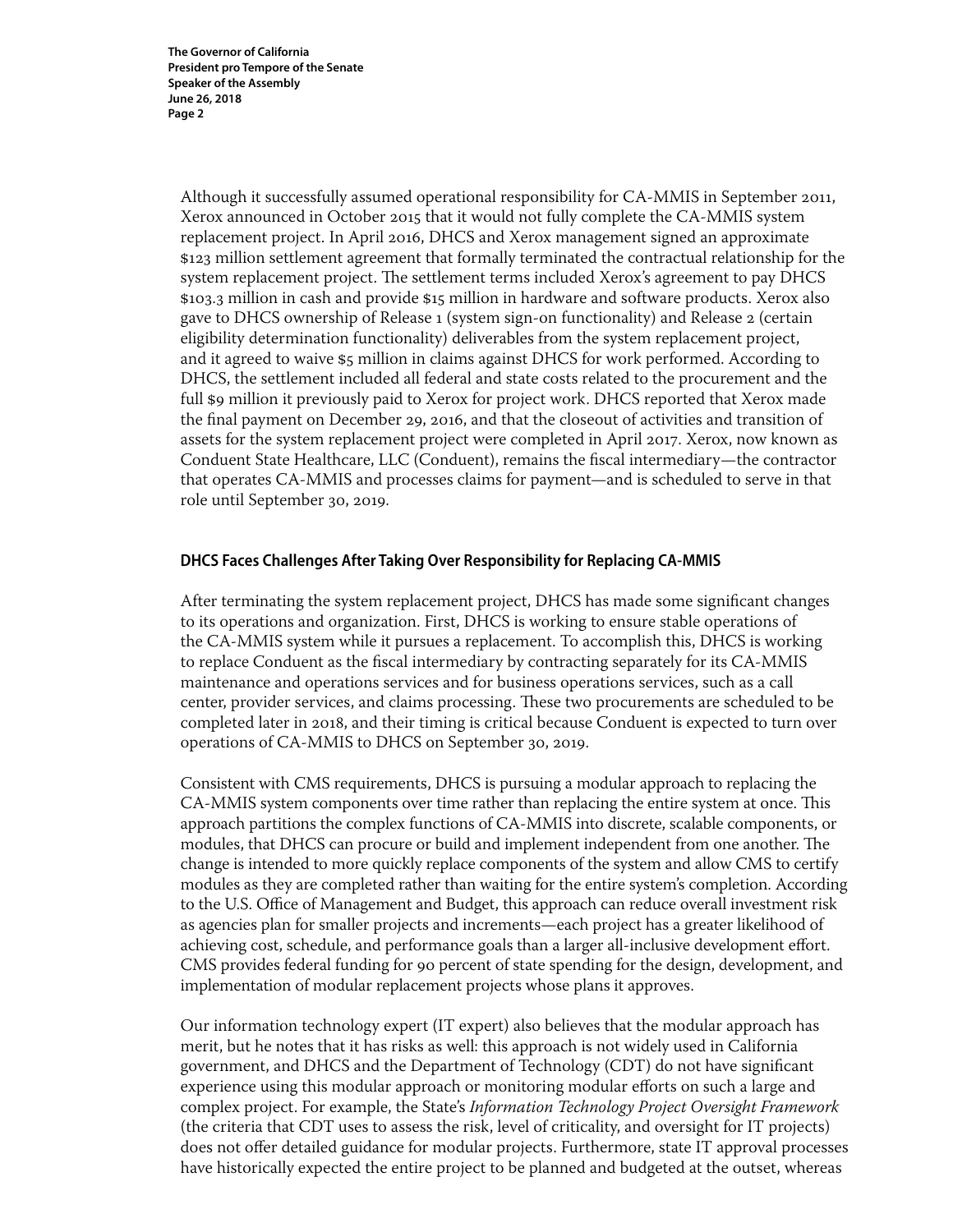under the modular approach the agency incrementally contracts for, and manages individual components of the program. Table 1 details some of the other challenges that agencies can expect to face when using modular development strategies.

#### Table 1 **Summary of Challenges Associated with Modular Development**

| <b>CHALLENGE</b>                    | <b>DESCRIPTION</b>                                                                                                                                                                                                                       |
|-------------------------------------|------------------------------------------------------------------------------------------------------------------------------------------------------------------------------------------------------------------------------------------|
| Outdated risk<br>management process | Risk management processes may require updating because they may be aligned to the traditional "waterfall"<br>approach, which begins with developing requirements and continues sequentially through other phases.                        |
| Integration                         | The more projects, or modules, the greater the potential challenge to integrate the parts (and the contractors if<br>there are different contractors completing different parts); gaps may develop in responsibility and accountability. |
| Communication                       | Compartmentalized work may increase communication challenges among DHCS and its contractors.                                                                                                                                             |
| Workload and schedule               | Each project potentially creates additional workload and can add to the total time required to deliver capability.                                                                                                                       |

Source: Analysis of U.S. Office of Management and Budget's *Contracting Guidance to Support Modular Development*.

The issues above could additionally challenge DHCS because it is transitioning from its previous role as *overseer* of Xerox's efforts to now being responsible for the entire replacement effort. In particular, the CA-MMIS division of DHCS is now responsible for day-to-day management of the system replacement, for merging the various functional components of the system into an integrated solution, and for ensuring that all those components will function effectively together. This will involve selecting and managing vendors, managing multiple contracts, implementing each individual new module, and managing associated risks. The deputy director of DHCS's CA-MMIS division said that it has reorganized the division to be able to perform its new role, that it is hiring additional staff with specific expertise, and that it is contracting for integration services and project management support services. However, as our IT expert attests, the work of systems integration is highly specialized and is not a role with which the CA-MMIS division has direct experience, and it will be a significant and critical task for DHCS to appropriately manage risk.

In a May 2018 briefing to legislative staff, DHCS provided its CA-MMIS modernization approach and reported that it has begun planning for two modules—Federal Draw and Reporting and Cal-ARM—whose efforts are scheduled to continue in fiscal year 2018–19, and whose details appear in the text box. The Budget Act of 2017 required DHCS to include in its January 2018 proposed budget a description of the full proposed modular project approach, the purposes and progress for each module, a complete timeline, and

#### **Two Modules Are in Planning Stages**

Federal Draw and Reporting: Allocate and schedule payments to providers and other payees according to federal funding guidelines.

Cal-ARM: Identify payments made by Medi-Cal that can be recovered from third‑party payors, such as private insurance.

Source: DHCS's May 2018 Legislative Briefing.

an estimate of the total project cost. Although DHCS developed more detailed cost estimates and approximate development durations for these two modules and for some of the other modules that it anticipates (claims modernization, financial management, provider management, and care management), it has yet to develop detailed plans for all the modules necessary to replace CA-MMIS.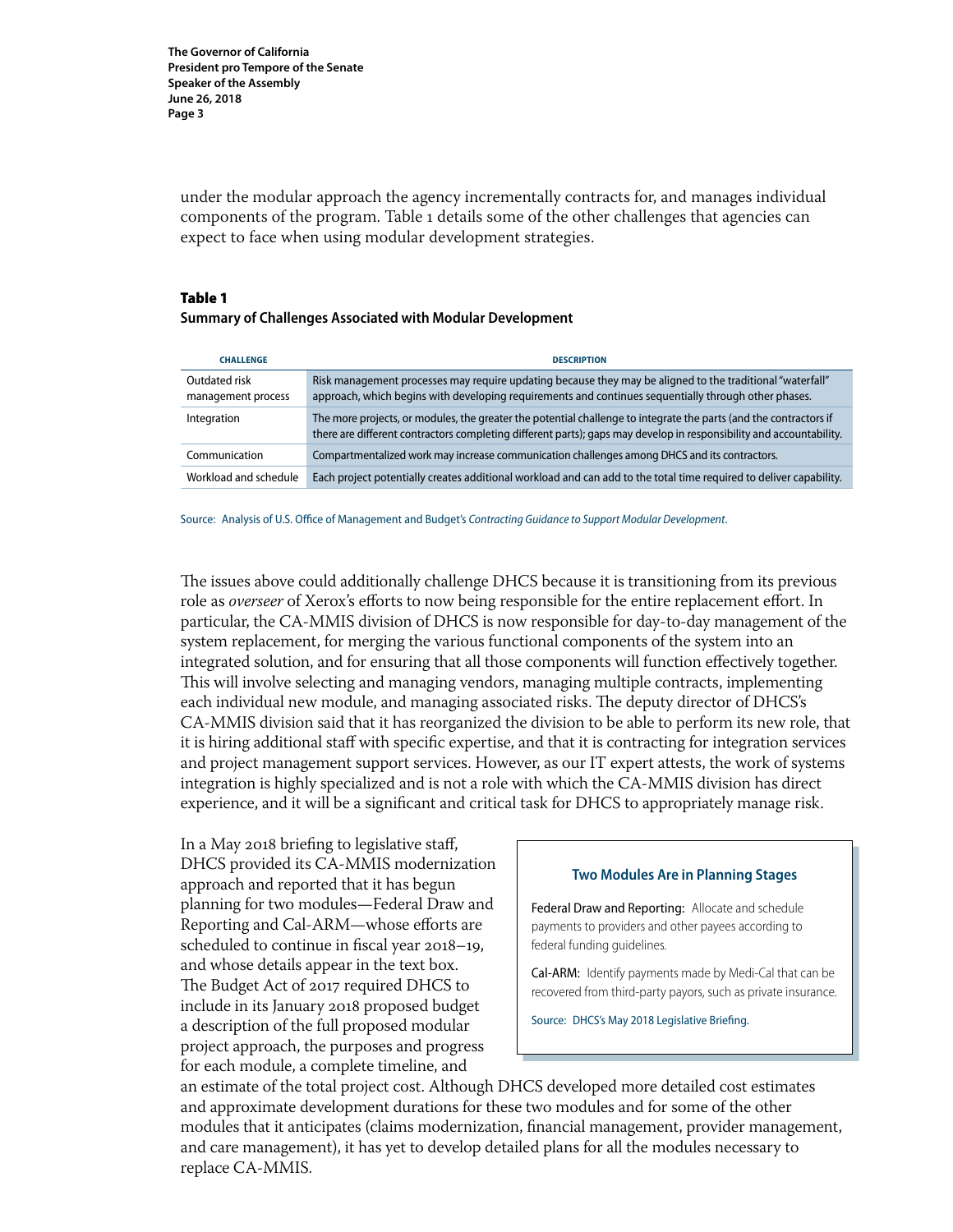As the department responsible for approving and overseeing state IT projects, CDT has stated that each individual CA-MMIS module will be subject to its project approval lifecycle, as we outline in Figure 1. The Federal Draw and Reporting and Cal-ARM modules are currently in Stage 2 and CDT expects them to complete that stage during the summer of 2018. DHCS anticipates beginning the selection process for prospective vendors in the summer of 2018 for Federal Draw and Reporting and expects to award a contract for Cal-ARM by spring of 2019.

## Figure 1





Source: Analysis of California's *Statewide Information Management Manual.*

DHCS anticipates beginning additional modules in fiscal year 2018–19, depending on approval from the Department of Finance and review by CDT. DHCS also indicated that it will begin evaluating commercially available solutions to replace the CA-MMIS claims subsystem—the part of the system used to process, adjudicate, and pay claims. DHCS estimates the combined state and vendor costs for CA-MMIS replacement to be roughly \$500 million, plus or minus 20 percent, over as many as 10 years. According to the CA-MMIS division of DHCS, it identified the CA-MMIS business services it supports and aligned those services with the MITA standards established by CMS. It identified the modules that will replace CA-MMIS components that are critical and are operating on unstable legacy applications and infrastructure. After the federal reimbursement of 90 percent of state costs for design, development and implementation of the project, DHCS estimates that the State's share would be roughly \$50 million. This cost is in addition to the approximate \$30 million DHCS has stated it paid annually for maintaining the legacy system. According to DHCS, future annual maintenance costs for the legacy system will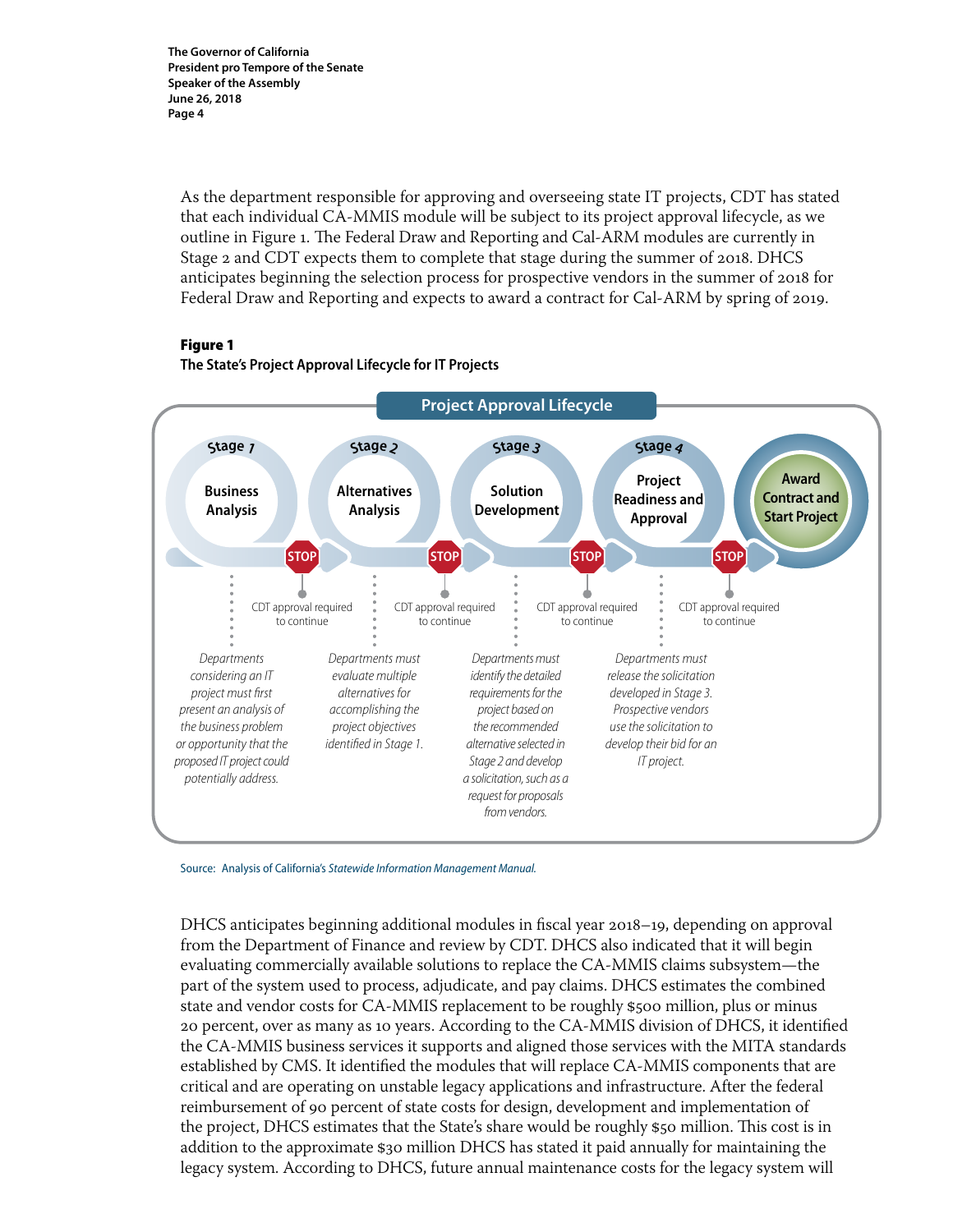likely decline as new modules replace existing functionality. As the replacement effort progresses and more modules are developed, DHCS indicated that future estimates will be refined and made more precise as it develops details for future budget requests.

## **Oversight of DHCS's System Replacement Efforts Needs to Consider the Entire Project**

With the shift to a modular development approach, oversight entities, such as independent project oversight (IPO) and independent verification and validation (IV&V), which are defined in the text box, focus their efforts on each module as it is identified and begins to go through the procurement, development, and implementation processes. We believe it is important that DHCS and oversight entities also give adequate and timely attention to the integration of those modules into a whole. According to CDT, the IPO it typically provides will begin with IPO managers participating in the approval process for each module starting in Stage 2 and include procurement activities. Yet, CDT is still considering how its IPO will oversee

#### **Definitions of Oversight Functions**

IPO: The purpose of IPO is to provide an independent review and analysis to determine whether the project is properly managed and on track to be completed within the estimated schedule and cost, and that it will provide the functionality the State requires.

IV&V: The IV&V function provides technical oversight of an IT system's products and processes as they are being developed and implemented. IV&V feedback provides an early warning if quality issues arise to limit later problems or system changes that might result in greater costs and schedule delays.

Source: Analysis of California's *Statewide Information Management Manual*.

the integration of the multiple modules into a complete system. CDT also stated that it has identified the staff person who will be performing IPO for the first two modules and that it will begin monthly reporting after each module completes the project approval process.

In addition, DHCS is in the process of obtaining IV&V services. The contract for IV&V services will include tasks to help ensure CMS certification of the modules, such as completing certification progress reports and checklists. Both IPO and IV&V are critical to ensuring that stakeholders have insight into the progress, cost, and risks facing the replacement effort.

We will continue to monitor CDT's and DHCS' efforts to implement IPO and IV&V that will oversee DHCS' efforts to replace CA-MMIS. We currently meet with CA-MMIS division staff and the deputy director to stay apprised of project developments, and we attend the periodic updates that the division provides to legislative staff to confirm that DHCS is appropriately communicating the status of the system replacement effort. As part of our monitoring activities, our IT expert will review IPO and IV&V oversight reports when they are available. We previously attended CA-MMIS advisory group meetings, which were also attended by representatives of DHCS, Xerox, IPO, IV&V, the Department of Finance, and the Legislative Analyst's Office, to ensure that the group appropriately responded to emerging issues and risks. However, DHCS eliminated these meetings as it closed out the system replacement project with Xerox. DHCS stated that by August 2018 it will re-institute meetings as a regular forum for discussing the progress of the CA-MMIS system replacement. Such meetings would provide an opportunity to keep stakeholders apprised of significant developments and enhance transparent decision-making and governance.